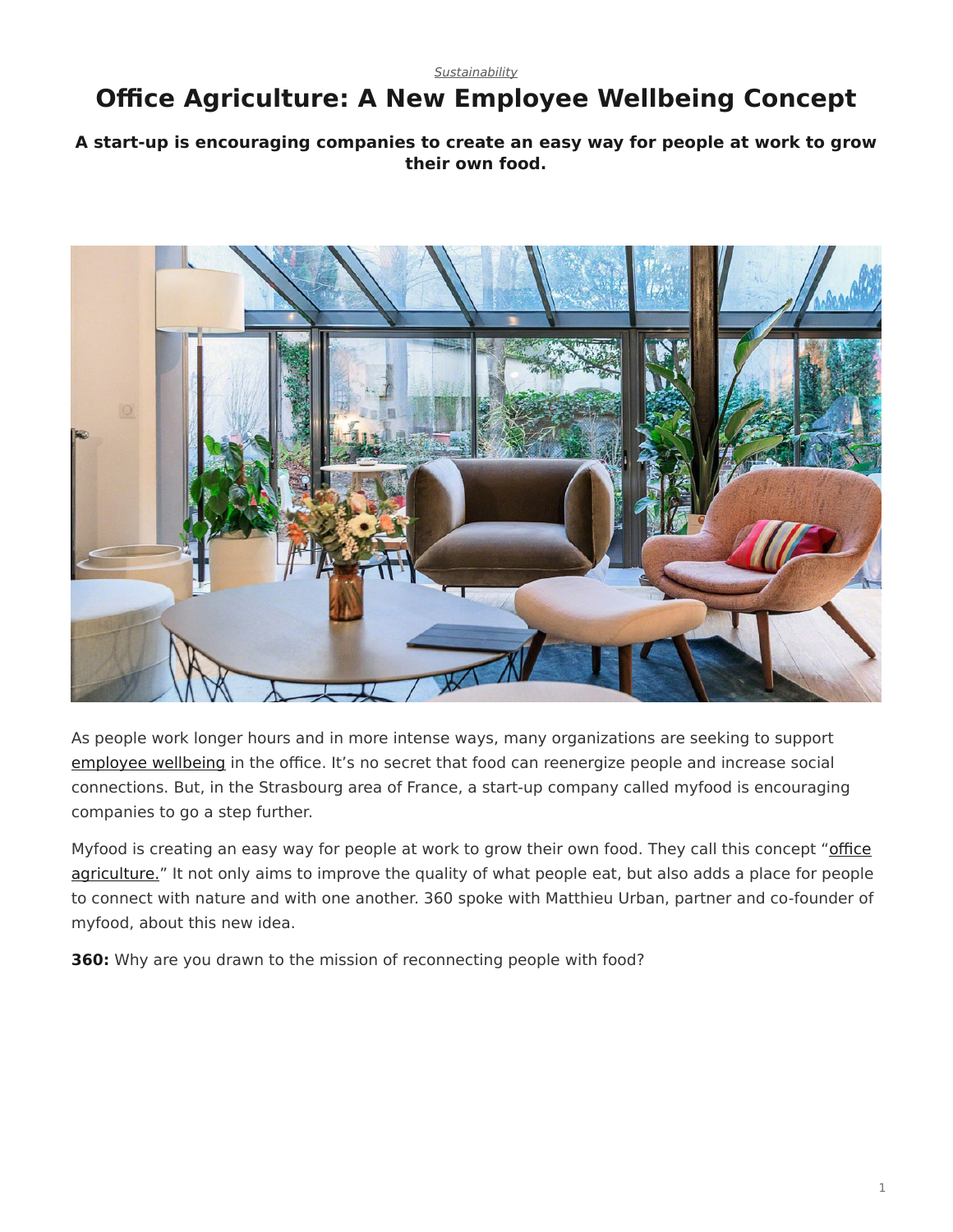**Matthieu Urban:** Across the world, citizens are worried about the consequences of industrial agriculture: soil depletion, loss of biodiversity, transportation, excessive pollution, pollinator decline, food waste, GMOs, tasteless food, low nutritional value, food security and more. By the year 2050, the percentage of people living in urban areas is expected to increase to nearly [70 percent](https://www.un.org/development/desa/en/news/population/2018-revision-of-world-urbanization-prospects.html). The time has come to find solutions to avoid a future food blackout. We need to find new methods to keep food production closer to home. Permaculture, sustainable and self-sufficient agriculture ecosystems, and soilless farming have emerged as possible solutions.

The team at myfood believes every individual in both urban and suburban areas should be able to produce his or her own food locally. Unoccupied urban zones or buildings, rooftops and offices are now turning into growing spaces thanks to new urban agricultural growing techniques. We may never meet the demand, but the gap is being reduced and we are bringing people closer to nature.

**360:** How does this connect to the workplace?

**MU:** According to Terrapin Bright Green , 10 percent of absenteeism can be attributed to the fact that employees are disconnected from nature. There is a what we call a big "green disconnect." People in cities and offices have fewer interactions with nature and almost none with food production. With an urban garden in the workplace, we've found people come to work less stressed and with more joy. We believe this can result in improved productivity in the workplace.

Horticultural therapy is a process in which plants and gardening activities are used to improve the body, mind and spirit of those people of all ages, backgrounds and abilities. Horticultural therapy is currently being used in hospitals, rehabilitation centers, disability services, skilled nursing facilities and a range of community settings including people's homes and community gardens. One main factor is that amongst the five senses, touch is the one that has the strongest ability to reconnect people to the present moment. When gardening, you become fully connected to the present moment, thus cutting off negative throughts.

## **360:** Where is this idea of "office agriculture" being introduced?

**MU:** Disruptive initiatives toward urban agriculture in the office are not emerging from small green startups, but from global organizations like Google, Microsoft, Ebay and Paypal. These tech companies are illuminating the path to some of the best methods that bridge urban agriculture with corporate social responsibility. Let me share a few examples:

During the annual Association for Vertical Farming (AVF) summit in Amsterdam, myfood researchers met with the director of urban farming at the Compass Group. The Compass Group contracts with Microsoft to manage its farming projects. They shared insight into the quiet, green revolution growing in the middle of Microsoft's Café 34. Under plasma lights, lettuce thrives in hydroponic towers. Meanwhile, microgreens are cultivated in a cooler behind the organic salad bar. In Microsoft's urban farming experiment, microgreens are used as a topping on pizzas and other dishes served at the café. They're also often the finishing touches to entrees served in the adjacent restaurant.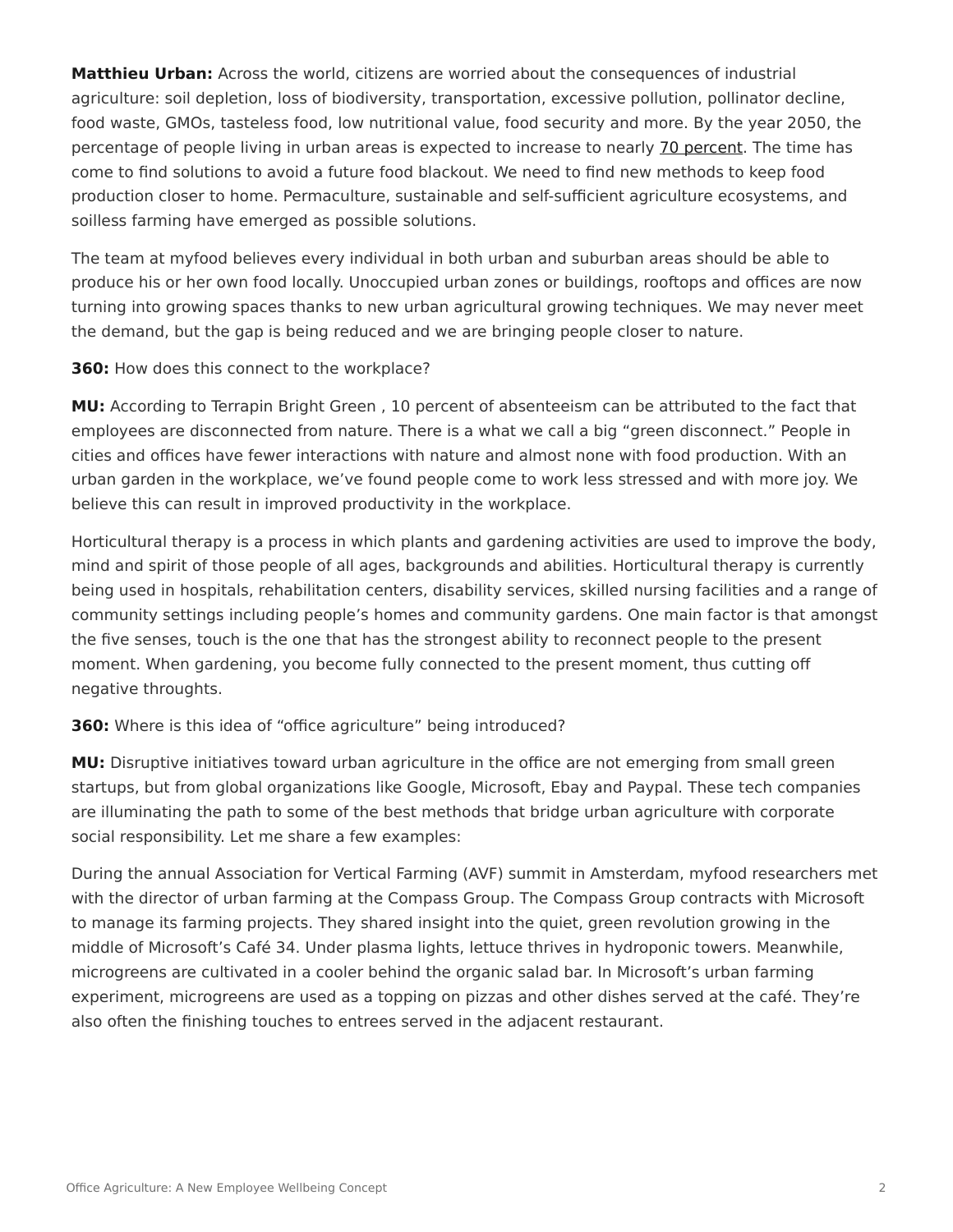Microsoft is not alone. Google's campus includes many gardens, and their Farm to Table program looks for ways to educate people about the food industry. One highlight is a shipping container at the Googleplex called the Leafy Green Machine . And, at eBay's corporate headquarters in San Jose, California, employees can take a break from their computer screens and get their hands dirty by working at the campus vegetable garden. The program started in 2013 as an initiative of the local eBay Green Team, a group of eBay employees committed to making their worldwide operations, campuses, and communities more sustainable. The Green Team partnered with StartOrganic, a Bay-area vegetable garden services company, to install the garden's raised beds and organize educational programming for employees.

**360:** This movement goes beyond organizations too. Tell us about how some governments are getting involved?

**MU:** Beginning in 2016, the city of Paris kicked off a major initiative called "ParisCulteurs" with the objective to connect urban agriculture projects with available rooftops. Twenty-five companies and agencies such as RIVP, the public housing agency of the Paris region, soon volunteered to participate in the project. They offered their unused rooftop space to welcome sustainable initiatives, biodiversity and involve their employees in gardening. We should soon see productive greenhouses topping the architecture of the French capital. Myfood has recently installed greenhouses for restaurants, hotels, schools and retirement homes in addition to companies.

**360:** How do you work with companies to get people closer to producing their own food while at work?

**MU:** We want to make food easy to grow. We also know people want fresh, organic, nutritious food that tastes good. We're able to do that by helping companies install freestanding vertical gardens and smart greenhouses. We believe in clean, local and environmentally friendly agriculture, food accessibility for all, reconnecting with nature and improving wellbeing. Myfood makes it simple for organizations to achieve food autonomy in a small footprint.

For more information about myfood visit their [website](https://myfood.eu/).

- 5. "These Google Food employees are using high-tech, dirt-free shipping containers to grow organic herbs." Julie Bort, Business Insider Singapore, 2016. And, "How Google Is Growing Its Own Food." Leo Lutero, PSFK, 2016.
- 5. "eBay/PayPal Garden." Campus Farmers. And, "The Rise of Company Gardens." Kim Severson, The New York Times, 2010.

**[+About Steelcase](https://www.steelcase.com/discover/steelcase/our-company/)**

<sup>1.</sup> "The Economics of Biophilia, Why Designing with Nature in Mind Makes Financial Sense." Browning, W. D., et al, Terrapin Bright Green (2012).

<sup>2.</sup> "Avoid Employee Burnout — Working to Disconnect." Shirley Engelmeier, InclusionINC White Paper, 2016.

<sup>3.</sup> "Horticultural Therapy." Sydney Park Brown, et al, University of Florida, IFAS Extension, 2011.

 $\mu$  "How does your garden grow? Microsoft finds success, sustainability in urban farming experiment." Aimee Riordan, Microsoft Features.